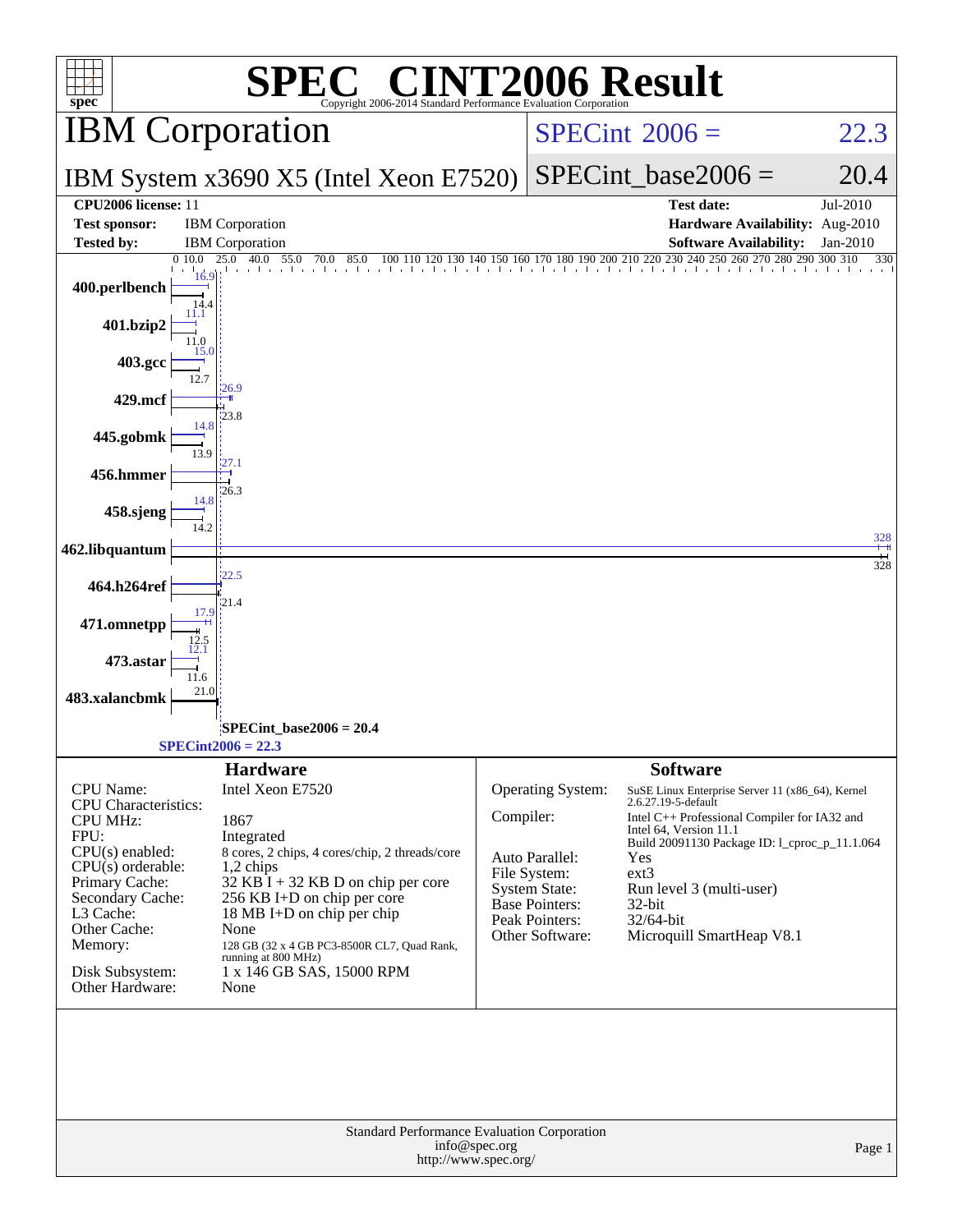

IBM Corporation

#### $SPECint2006 = 22.3$  $SPECint2006 = 22.3$

IBM System x3690 X5 (Intel Xeon E7520)

 $SPECTnt\_base2006 = 20.4$ 

**[CPU2006 license:](http://www.spec.org/auto/cpu2006/Docs/result-fields.html#CPU2006license)** 11 **[Test date:](http://www.spec.org/auto/cpu2006/Docs/result-fields.html#Testdate)** Jul-2010

**[Test sponsor:](http://www.spec.org/auto/cpu2006/Docs/result-fields.html#Testsponsor)** IBM Corporation **[Hardware Availability:](http://www.spec.org/auto/cpu2006/Docs/result-fields.html#HardwareAvailability)** Aug-2010 **[Tested by:](http://www.spec.org/auto/cpu2006/Docs/result-fields.html#Testedby)** IBM Corporation **[Software Availability:](http://www.spec.org/auto/cpu2006/Docs/result-fields.html#SoftwareAvailability)** Jan-2010

#### **[Results Table](http://www.spec.org/auto/cpu2006/Docs/result-fields.html#ResultsTable)**

|                    | <b>Base</b>                                                                                              |             |                |             |                |             | <b>Peak</b>    |              |                |              |                |              |  |
|--------------------|----------------------------------------------------------------------------------------------------------|-------------|----------------|-------------|----------------|-------------|----------------|--------------|----------------|--------------|----------------|--------------|--|
| <b>Benchmark</b>   | <b>Seconds</b>                                                                                           | Ratio       | <b>Seconds</b> | Ratio       | <b>Seconds</b> | Ratio       | <b>Seconds</b> | <b>Ratio</b> | <b>Seconds</b> | <b>Ratio</b> | <b>Seconds</b> | <b>Ratio</b> |  |
| 400.perlbench      | 692                                                                                                      | 14.1        | 678            | 14.4        | 674            | 14.5        | 579            | 16.9         | 581            | 16.8         | 580            | 16.9         |  |
| 401.bzip2          | 874                                                                                                      | 11.0        | 874            | <b>11.0</b> | 872            | 11.1        | 873            | 11.0         | 869            | 11.1         | 870            | 11.1         |  |
| $403.\mathrm{gcc}$ | 634                                                                                                      | 12.7        | 635            | 12.7        | 637            | 12.6        | 543            | 14.8         | 538            | <b>15.0</b>  | 537            | 15.0         |  |
| $429$ .mcf         | 384                                                                                                      | 23.8        | 383            | 23.8        | 437            | 20.9        | 333            | 27.4         | 343            | 26.6         | 339            | 26.9         |  |
| $445$ .gobmk       | 756                                                                                                      | 13.9        | 755            | 13.9        | 756            | <u>13.9</u> | <u>709</u>     | 14.8         | 708            | 14.8         | 711            | 14.8         |  |
| $456.$ hmmer       | 355                                                                                                      | 26.3        | 354            | 26.3        | 356            | 26.2        | 344            | 27.1         | 348            | 26.8         | 344            | 27.1         |  |
| $458$ .sjeng       | 854                                                                                                      | 14.2        | 855            | 14.1        | 855            | 14.2        | 817            | 14.8         | 818            | 14.8         | 821            | 14.7         |  |
| 462.libquantum     | 63.9                                                                                                     | 324         | 63.3           | 328         | 63.3           | 328         | 63.1           | 329          | 63.3           | <b>328</b>   | 64.1           | 323          |  |
| 464.h264ref        | 1038                                                                                                     | 21.3        | 1030           | 21.5        | 1033           | 21.4        | 985            | 22.5         | 988            | 22.4         | 974            | 22.7         |  |
| $ 471$ .omnetpp    | 498                                                                                                      | <u>12.5</u> | 497            | 12.6        | 555            | 11.3        | 406            | 15.4         | 350            | 17.9         | 350            | 17.9         |  |
| $473$ . astar      | 604                                                                                                      | 11.6        | 605            | 11.6        | 604            | 11.6        | 579            | 12.1         | 576            | 12.2         | 581            | 12.1         |  |
| 483.xalancbmk      | 327                                                                                                      | 21.1        | 330            | 20.9        | 329            | 21.0        | 327            | 21.1         | 330            | 20.9         | <u>329</u>     | 21.0         |  |
|                    | Results appear in the order in which they were run. Bold underlined text indicates a median measurement. |             |                |             |                |             |                |              |                |              |                |              |  |

#### **[General Notes](http://www.spec.org/auto/cpu2006/Docs/result-fields.html#GeneralNotes)**

 'ulimit -s unlimited' was used to set the stack size to unlimited prior to run Binaries were compiled on SLES 10 with Binutils 2.18.50.0.7.20080502 OMP\_NUM\_THREADS set to number of cores KMP\_AFFINITY set to granularity=fine,scatter

### **[Base Compiler Invocation](http://www.spec.org/auto/cpu2006/Docs/result-fields.html#BaseCompilerInvocation)**

[C benchmarks](http://www.spec.org/auto/cpu2006/Docs/result-fields.html#Cbenchmarks): [icc -m64](http://www.spec.org/cpu2006/results/res2010q3/cpu2006-20100719-12621.flags.html#user_CCbase_intel_icc_64bit_f346026e86af2a669e726fe758c88044)

[C++ benchmarks:](http://www.spec.org/auto/cpu2006/Docs/result-fields.html#CXXbenchmarks) [icpc -m64](http://www.spec.org/cpu2006/results/res2010q3/cpu2006-20100719-12621.flags.html#user_CXXbase_intel_icpc_64bit_fc66a5337ce925472a5c54ad6a0de310)

### **[Base Portability Flags](http://www.spec.org/auto/cpu2006/Docs/result-fields.html#BasePortabilityFlags)**

 400.perlbench: [-DSPEC\\_CPU\\_LP64](http://www.spec.org/cpu2006/results/res2010q3/cpu2006-20100719-12621.flags.html#b400.perlbench_basePORTABILITY_DSPEC_CPU_LP64) [-DSPEC\\_CPU\\_LINUX\\_X64](http://www.spec.org/cpu2006/results/res2010q3/cpu2006-20100719-12621.flags.html#b400.perlbench_baseCPORTABILITY_DSPEC_CPU_LINUX_X64) 401.bzip2: [-DSPEC\\_CPU\\_LP64](http://www.spec.org/cpu2006/results/res2010q3/cpu2006-20100719-12621.flags.html#suite_basePORTABILITY401_bzip2_DSPEC_CPU_LP64) 403.gcc: [-DSPEC\\_CPU\\_LP64](http://www.spec.org/cpu2006/results/res2010q3/cpu2006-20100719-12621.flags.html#suite_basePORTABILITY403_gcc_DSPEC_CPU_LP64) 429.mcf: [-DSPEC\\_CPU\\_LP64](http://www.spec.org/cpu2006/results/res2010q3/cpu2006-20100719-12621.flags.html#suite_basePORTABILITY429_mcf_DSPEC_CPU_LP64) 445.gobmk: [-DSPEC\\_CPU\\_LP64](http://www.spec.org/cpu2006/results/res2010q3/cpu2006-20100719-12621.flags.html#suite_basePORTABILITY445_gobmk_DSPEC_CPU_LP64) 456.hmmer: [-DSPEC\\_CPU\\_LP64](http://www.spec.org/cpu2006/results/res2010q3/cpu2006-20100719-12621.flags.html#suite_basePORTABILITY456_hmmer_DSPEC_CPU_LP64) 458.sjeng: [-DSPEC\\_CPU\\_LP64](http://www.spec.org/cpu2006/results/res2010q3/cpu2006-20100719-12621.flags.html#suite_basePORTABILITY458_sjeng_DSPEC_CPU_LP64) 462.libquantum: [-DSPEC\\_CPU\\_LP64](http://www.spec.org/cpu2006/results/res2010q3/cpu2006-20100719-12621.flags.html#suite_basePORTABILITY462_libquantum_DSPEC_CPU_LP64) [-DSPEC\\_CPU\\_LINUX](http://www.spec.org/cpu2006/results/res2010q3/cpu2006-20100719-12621.flags.html#b462.libquantum_baseCPORTABILITY_DSPEC_CPU_LINUX)

Continued on next page

Standard Performance Evaluation Corporation [info@spec.org](mailto:info@spec.org) <http://www.spec.org/>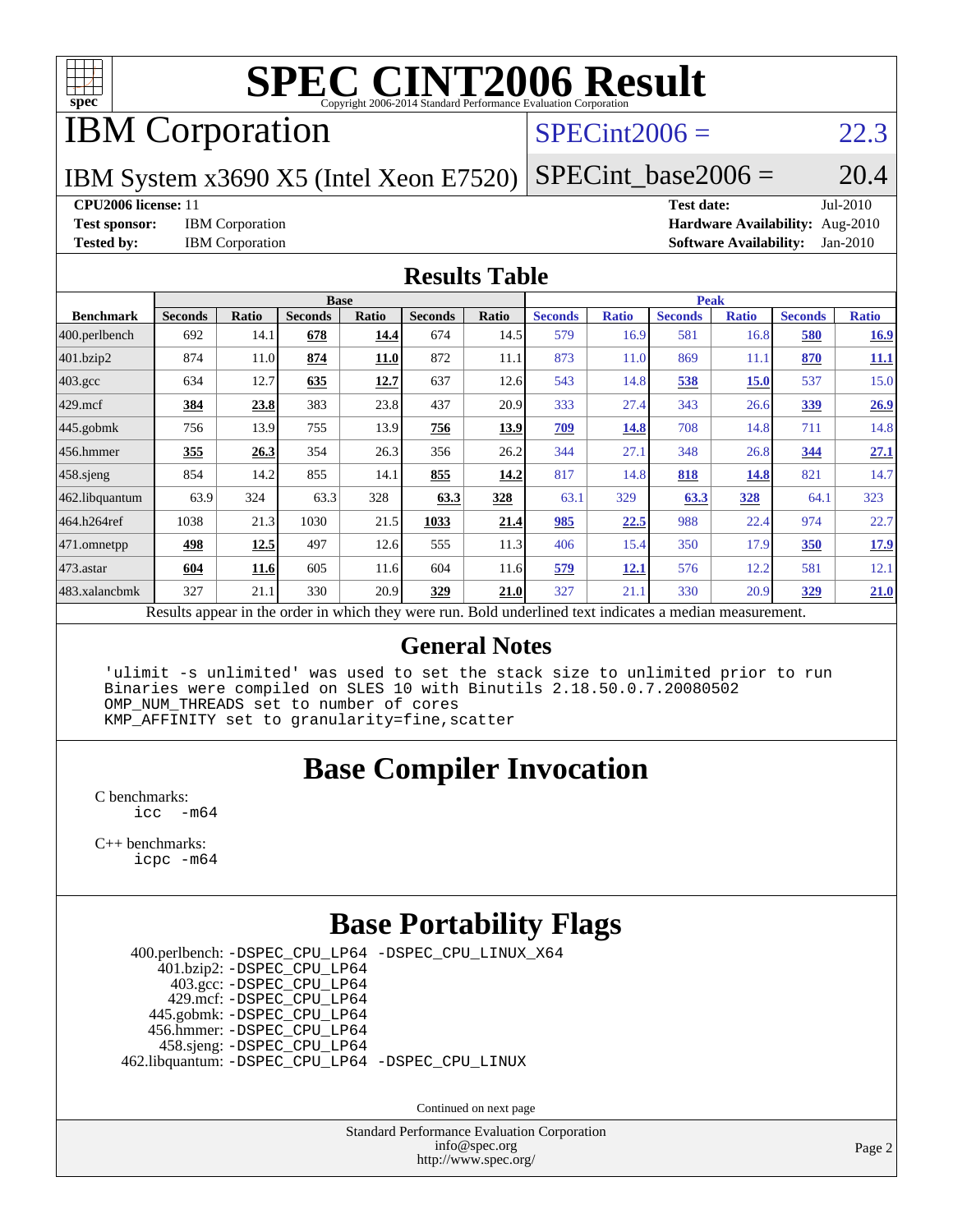

IBM Corporation

 $SPECint2006 = 22.3$  $SPECint2006 = 22.3$ 

IBM System x3690 X5 (Intel Xeon E7520)  $SPECTnt\_base2006 = 20.4$ 

**[CPU2006 license:](http://www.spec.org/auto/cpu2006/Docs/result-fields.html#CPU2006license)** 11 **[Test date:](http://www.spec.org/auto/cpu2006/Docs/result-fields.html#Testdate)** Jul-2010 **[Test sponsor:](http://www.spec.org/auto/cpu2006/Docs/result-fields.html#Testsponsor)** IBM Corporation **[Hardware Availability:](http://www.spec.org/auto/cpu2006/Docs/result-fields.html#HardwareAvailability)** Aug-2010 **[Tested by:](http://www.spec.org/auto/cpu2006/Docs/result-fields.html#Testedby)** IBM Corporation **[Software Availability:](http://www.spec.org/auto/cpu2006/Docs/result-fields.html#SoftwareAvailability)** Jan-2010

## **[Base Portability Flags \(Continued\)](http://www.spec.org/auto/cpu2006/Docs/result-fields.html#BasePortabilityFlags)**

 464.h264ref: [-DSPEC\\_CPU\\_LP64](http://www.spec.org/cpu2006/results/res2010q3/cpu2006-20100719-12621.flags.html#suite_basePORTABILITY464_h264ref_DSPEC_CPU_LP64) 471.omnetpp: [-DSPEC\\_CPU\\_LP64](http://www.spec.org/cpu2006/results/res2010q3/cpu2006-20100719-12621.flags.html#suite_basePORTABILITY471_omnetpp_DSPEC_CPU_LP64) 473.astar: [-DSPEC\\_CPU\\_LP64](http://www.spec.org/cpu2006/results/res2010q3/cpu2006-20100719-12621.flags.html#suite_basePORTABILITY473_astar_DSPEC_CPU_LP64) 483.xalancbmk: [-DSPEC\\_CPU\\_LP64](http://www.spec.org/cpu2006/results/res2010q3/cpu2006-20100719-12621.flags.html#suite_basePORTABILITY483_xalancbmk_DSPEC_CPU_LP64) [-DSPEC\\_CPU\\_LINUX](http://www.spec.org/cpu2006/results/res2010q3/cpu2006-20100719-12621.flags.html#b483.xalancbmk_baseCXXPORTABILITY_DSPEC_CPU_LINUX)

**[Base Optimization Flags](http://www.spec.org/auto/cpu2006/Docs/result-fields.html#BaseOptimizationFlags)**

[C benchmarks](http://www.spec.org/auto/cpu2006/Docs/result-fields.html#Cbenchmarks):

[-xSSE4.2](http://www.spec.org/cpu2006/results/res2010q3/cpu2006-20100719-12621.flags.html#user_CCbase_f-xSSE42_f91528193cf0b216347adb8b939d4107) [-ipo](http://www.spec.org/cpu2006/results/res2010q3/cpu2006-20100719-12621.flags.html#user_CCbase_f-ipo) [-O3](http://www.spec.org/cpu2006/results/res2010q3/cpu2006-20100719-12621.flags.html#user_CCbase_f-O3) [-no-prec-div](http://www.spec.org/cpu2006/results/res2010q3/cpu2006-20100719-12621.flags.html#user_CCbase_f-no-prec-div) [-static](http://www.spec.org/cpu2006/results/res2010q3/cpu2006-20100719-12621.flags.html#user_CCbase_f-static) [-parallel](http://www.spec.org/cpu2006/results/res2010q3/cpu2006-20100719-12621.flags.html#user_CCbase_f-parallel) [-opt-prefetch](http://www.spec.org/cpu2006/results/res2010q3/cpu2006-20100719-12621.flags.html#user_CCbase_f-opt-prefetch)

[C++ benchmarks:](http://www.spec.org/auto/cpu2006/Docs/result-fields.html#CXXbenchmarks)

[-xSSE4.2](http://www.spec.org/cpu2006/results/res2010q3/cpu2006-20100719-12621.flags.html#user_CXXbase_f-xSSE42_f91528193cf0b216347adb8b939d4107) [-ipo](http://www.spec.org/cpu2006/results/res2010q3/cpu2006-20100719-12621.flags.html#user_CXXbase_f-ipo) [-O3](http://www.spec.org/cpu2006/results/res2010q3/cpu2006-20100719-12621.flags.html#user_CXXbase_f-O3) [-no-prec-div](http://www.spec.org/cpu2006/results/res2010q3/cpu2006-20100719-12621.flags.html#user_CXXbase_f-no-prec-div) [-opt-prefetch](http://www.spec.org/cpu2006/results/res2010q3/cpu2006-20100719-12621.flags.html#user_CXXbase_f-opt-prefetch) [-Wl,-z,muldefs](http://www.spec.org/cpu2006/results/res2010q3/cpu2006-20100719-12621.flags.html#user_CXXbase_link_force_multiple1_74079c344b956b9658436fd1b6dd3a8a) [-L/home/cmplr/usr3/alrahate/cpu2006.1.1.ic11.1/libic11.1-64bit -lsmartheap64](http://www.spec.org/cpu2006/results/res2010q3/cpu2006-20100719-12621.flags.html#user_CXXbase_SmartHeap64_e2306cda84805d1ab360117a79ff779c)

#### **[Base Other Flags](http://www.spec.org/auto/cpu2006/Docs/result-fields.html#BaseOtherFlags)**

[C benchmarks](http://www.spec.org/auto/cpu2006/Docs/result-fields.html#Cbenchmarks):

403.gcc: [-Dalloca=\\_alloca](http://www.spec.org/cpu2006/results/res2010q3/cpu2006-20100719-12621.flags.html#b403.gcc_baseEXTRA_CFLAGS_Dalloca_be3056838c12de2578596ca5467af7f3)

#### **[Peak Compiler Invocation](http://www.spec.org/auto/cpu2006/Docs/result-fields.html#PeakCompilerInvocation)**

[C benchmarks \(except as noted below\)](http://www.spec.org/auto/cpu2006/Docs/result-fields.html#Cbenchmarksexceptasnotedbelow):  $\text{icc}$  -m64

400.perlbench: [icc -m32](http://www.spec.org/cpu2006/results/res2010q3/cpu2006-20100719-12621.flags.html#user_peakCCLD400_perlbench_intel_icc_32bit_a6a621f8d50482236b970c6ac5f55f93)

429.mcf: [icc -m32](http://www.spec.org/cpu2006/results/res2010q3/cpu2006-20100719-12621.flags.html#user_peakCCLD429_mcf_intel_icc_32bit_a6a621f8d50482236b970c6ac5f55f93)

445.gobmk: [icc -m32](http://www.spec.org/cpu2006/results/res2010q3/cpu2006-20100719-12621.flags.html#user_peakCCLD445_gobmk_intel_icc_32bit_a6a621f8d50482236b970c6ac5f55f93)

464.h264ref: [icc -m32](http://www.spec.org/cpu2006/results/res2010q3/cpu2006-20100719-12621.flags.html#user_peakCCLD464_h264ref_intel_icc_32bit_a6a621f8d50482236b970c6ac5f55f93)

[C++ benchmarks \(except as noted below\):](http://www.spec.org/auto/cpu2006/Docs/result-fields.html#CXXbenchmarksexceptasnotedbelow) [icpc -m64](http://www.spec.org/cpu2006/results/res2010q3/cpu2006-20100719-12621.flags.html#user_CXXpeak_intel_icpc_64bit_fc66a5337ce925472a5c54ad6a0de310)

471.omnetpp: [icpc -m32](http://www.spec.org/cpu2006/results/res2010q3/cpu2006-20100719-12621.flags.html#user_peakCXXLD471_omnetpp_intel_icpc_32bit_4e5a5ef1a53fd332b3c49e69c3330699)

### **[Peak Portability Flags](http://www.spec.org/auto/cpu2006/Docs/result-fields.html#PeakPortabilityFlags)**

400.perlbench: [-DSPEC\\_CPU\\_LINUX\\_IA32](http://www.spec.org/cpu2006/results/res2010q3/cpu2006-20100719-12621.flags.html#b400.perlbench_peakCPORTABILITY_DSPEC_CPU_LINUX_IA32)

Continued on next page

Standard Performance Evaluation Corporation [info@spec.org](mailto:info@spec.org) <http://www.spec.org/>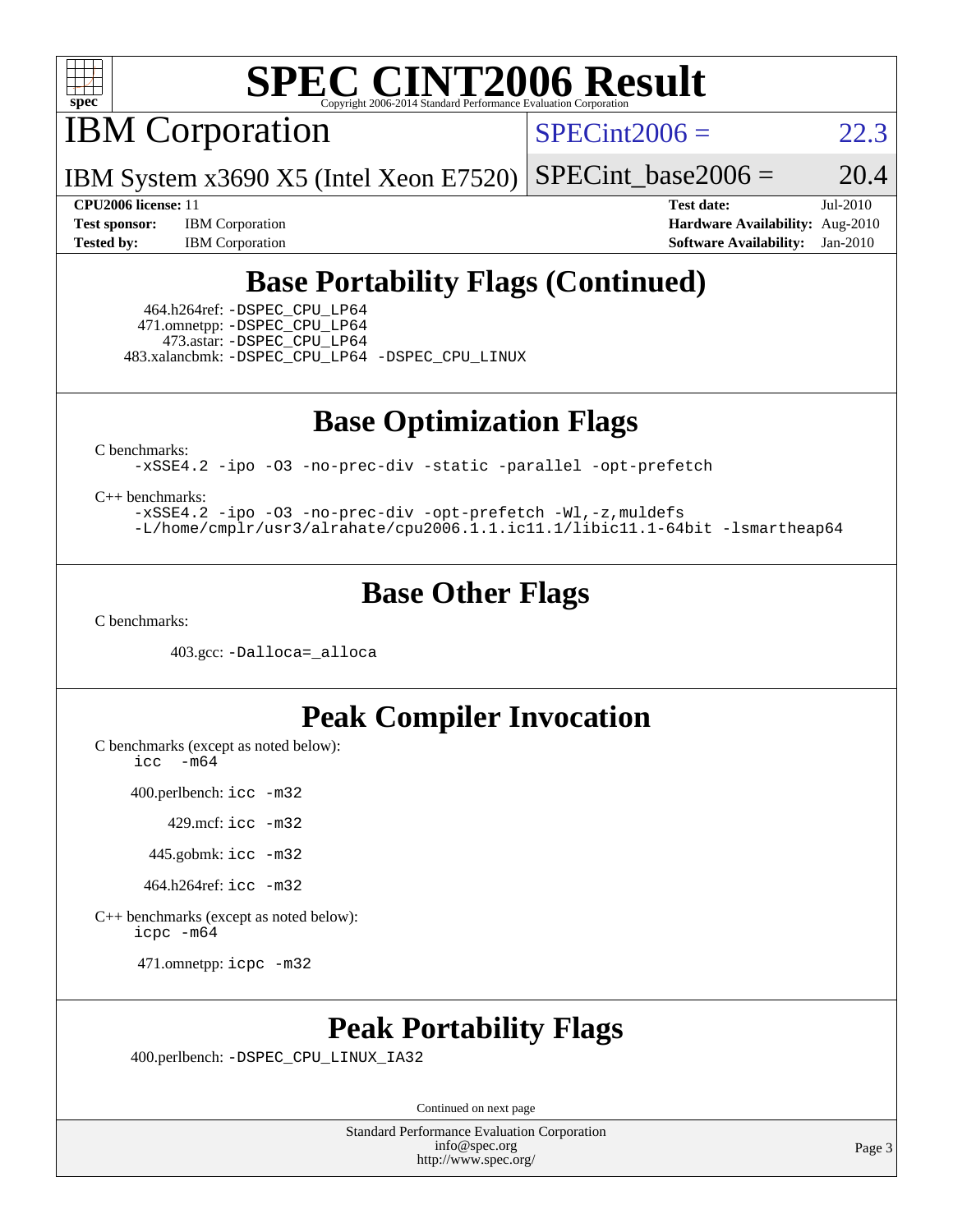

IBM Corporation

 $SPECint2006 = 22.3$  $SPECint2006 = 22.3$ 

IBM System x3690 X5 (Intel Xeon E7520)  $SPECTnt_base2006 = 20.4$ 

**[CPU2006 license:](http://www.spec.org/auto/cpu2006/Docs/result-fields.html#CPU2006license)** 11 **[Test date:](http://www.spec.org/auto/cpu2006/Docs/result-fields.html#Testdate)** Jul-2010 **[Test sponsor:](http://www.spec.org/auto/cpu2006/Docs/result-fields.html#Testsponsor)** IBM Corporation **[Hardware Availability:](http://www.spec.org/auto/cpu2006/Docs/result-fields.html#HardwareAvailability)** Aug-2010 **[Tested by:](http://www.spec.org/auto/cpu2006/Docs/result-fields.html#Testedby)** IBM Corporation **[Software Availability:](http://www.spec.org/auto/cpu2006/Docs/result-fields.html#SoftwareAvailability)** Jan-2010

## **[Peak Portability Flags \(Continued\)](http://www.spec.org/auto/cpu2006/Docs/result-fields.html#PeakPortabilityFlags)**

 401.bzip2: [-DSPEC\\_CPU\\_LP64](http://www.spec.org/cpu2006/results/res2010q3/cpu2006-20100719-12621.flags.html#suite_peakPORTABILITY401_bzip2_DSPEC_CPU_LP64) 403.gcc: [-DSPEC\\_CPU\\_LP64](http://www.spec.org/cpu2006/results/res2010q3/cpu2006-20100719-12621.flags.html#suite_peakPORTABILITY403_gcc_DSPEC_CPU_LP64) 456.hmmer: [-DSPEC\\_CPU\\_LP64](http://www.spec.org/cpu2006/results/res2010q3/cpu2006-20100719-12621.flags.html#suite_peakPORTABILITY456_hmmer_DSPEC_CPU_LP64) 458.sjeng: [-DSPEC\\_CPU\\_LP64](http://www.spec.org/cpu2006/results/res2010q3/cpu2006-20100719-12621.flags.html#suite_peakPORTABILITY458_sjeng_DSPEC_CPU_LP64) 462.libquantum: [-DSPEC\\_CPU\\_LP64](http://www.spec.org/cpu2006/results/res2010q3/cpu2006-20100719-12621.flags.html#suite_peakPORTABILITY462_libquantum_DSPEC_CPU_LP64) [-DSPEC\\_CPU\\_LINUX](http://www.spec.org/cpu2006/results/res2010q3/cpu2006-20100719-12621.flags.html#b462.libquantum_peakCPORTABILITY_DSPEC_CPU_LINUX) 473.astar: [-DSPEC\\_CPU\\_LP64](http://www.spec.org/cpu2006/results/res2010q3/cpu2006-20100719-12621.flags.html#suite_peakPORTABILITY473_astar_DSPEC_CPU_LP64) 483.xalancbmk: [-DSPEC\\_CPU\\_LP64](http://www.spec.org/cpu2006/results/res2010q3/cpu2006-20100719-12621.flags.html#suite_peakPORTABILITY483_xalancbmk_DSPEC_CPU_LP64) [-DSPEC\\_CPU\\_LINUX](http://www.spec.org/cpu2006/results/res2010q3/cpu2006-20100719-12621.flags.html#b483.xalancbmk_peakCXXPORTABILITY_DSPEC_CPU_LINUX)

### **[Peak Optimization Flags](http://www.spec.org/auto/cpu2006/Docs/result-fields.html#PeakOptimizationFlags)**

[C benchmarks](http://www.spec.org/auto/cpu2006/Docs/result-fields.html#Cbenchmarks):

Standard Performance Evaluation Corporation 400.perlbench: [-xSSE4.2](http://www.spec.org/cpu2006/results/res2010q3/cpu2006-20100719-12621.flags.html#user_peakPASS2_CFLAGSPASS2_LDCFLAGS400_perlbench_f-xSSE42_f91528193cf0b216347adb8b939d4107)(pass 2) [-prof-gen](http://www.spec.org/cpu2006/results/res2010q3/cpu2006-20100719-12621.flags.html#user_peakPASS1_CFLAGSPASS1_LDCFLAGS400_perlbench_prof_gen_e43856698f6ca7b7e442dfd80e94a8fc)(pass 1) [-ipo](http://www.spec.org/cpu2006/results/res2010q3/cpu2006-20100719-12621.flags.html#user_peakPASS2_CFLAGSPASS2_LDCFLAGS400_perlbench_f-ipo)(pass 2) [-O3](http://www.spec.org/cpu2006/results/res2010q3/cpu2006-20100719-12621.flags.html#user_peakPASS2_CFLAGSPASS2_LDCFLAGS400_perlbench_f-O3)(pass 2) [-no-prec-div](http://www.spec.org/cpu2006/results/res2010q3/cpu2006-20100719-12621.flags.html#user_peakPASS2_CFLAGSPASS2_LDCFLAGS400_perlbench_f-no-prec-div)(pass 2) [-static](http://www.spec.org/cpu2006/results/res2010q3/cpu2006-20100719-12621.flags.html#user_peakPASS2_CFLAGSPASS2_LDCFLAGS400_perlbench_f-static)(pass 2) [-prof-use](http://www.spec.org/cpu2006/results/res2010q3/cpu2006-20100719-12621.flags.html#user_peakPASS2_CFLAGSPASS2_LDCFLAGS400_perlbench_prof_use_bccf7792157ff70d64e32fe3e1250b55)(pass 2) [-ansi-alias](http://www.spec.org/cpu2006/results/res2010q3/cpu2006-20100719-12621.flags.html#user_peakCOPTIMIZE400_perlbench_f-ansi-alias) [-opt-prefetch](http://www.spec.org/cpu2006/results/res2010q3/cpu2006-20100719-12621.flags.html#user_peakCOPTIMIZE400_perlbench_f-opt-prefetch) 401.bzip2: [-xSSE4.2](http://www.spec.org/cpu2006/results/res2010q3/cpu2006-20100719-12621.flags.html#user_peakPASS2_CFLAGSPASS2_LDCFLAGS401_bzip2_f-xSSE42_f91528193cf0b216347adb8b939d4107)(pass 2) [-prof-gen](http://www.spec.org/cpu2006/results/res2010q3/cpu2006-20100719-12621.flags.html#user_peakPASS1_CFLAGSPASS1_LDCFLAGS401_bzip2_prof_gen_e43856698f6ca7b7e442dfd80e94a8fc)(pass 1) [-ipo](http://www.spec.org/cpu2006/results/res2010q3/cpu2006-20100719-12621.flags.html#user_peakPASS2_CFLAGSPASS2_LDCFLAGS401_bzip2_f-ipo)(pass 2) [-O3](http://www.spec.org/cpu2006/results/res2010q3/cpu2006-20100719-12621.flags.html#user_peakPASS2_CFLAGSPASS2_LDCFLAGS401_bzip2_f-O3)(pass 2) [-no-prec-div](http://www.spec.org/cpu2006/results/res2010q3/cpu2006-20100719-12621.flags.html#user_peakCOPTIMIZEPASS2_CFLAGSPASS2_LDCFLAGS401_bzip2_f-no-prec-div) [-static](http://www.spec.org/cpu2006/results/res2010q3/cpu2006-20100719-12621.flags.html#user_peakPASS2_CFLAGSPASS2_LDCFLAGS401_bzip2_f-static)(pass 2) [-prof-use](http://www.spec.org/cpu2006/results/res2010q3/cpu2006-20100719-12621.flags.html#user_peakPASS2_CFLAGSPASS2_LDCFLAGS401_bzip2_prof_use_bccf7792157ff70d64e32fe3e1250b55)(pass 2) [-auto-ilp32](http://www.spec.org/cpu2006/results/res2010q3/cpu2006-20100719-12621.flags.html#user_peakCOPTIMIZE401_bzip2_f-auto-ilp32) [-opt-prefetch](http://www.spec.org/cpu2006/results/res2010q3/cpu2006-20100719-12621.flags.html#user_peakCOPTIMIZE401_bzip2_f-opt-prefetch) [-ansi-alias](http://www.spec.org/cpu2006/results/res2010q3/cpu2006-20100719-12621.flags.html#user_peakCOPTIMIZE401_bzip2_f-ansi-alias) 403.gcc: [-xSSE4.2](http://www.spec.org/cpu2006/results/res2010q3/cpu2006-20100719-12621.flags.html#user_peakCOPTIMIZE403_gcc_f-xSSE42_f91528193cf0b216347adb8b939d4107) [-ipo](http://www.spec.org/cpu2006/results/res2010q3/cpu2006-20100719-12621.flags.html#user_peakCOPTIMIZE403_gcc_f-ipo) [-O3](http://www.spec.org/cpu2006/results/res2010q3/cpu2006-20100719-12621.flags.html#user_peakCOPTIMIZE403_gcc_f-O3) [-no-prec-div](http://www.spec.org/cpu2006/results/res2010q3/cpu2006-20100719-12621.flags.html#user_peakCOPTIMIZE403_gcc_f-no-prec-div) [-static](http://www.spec.org/cpu2006/results/res2010q3/cpu2006-20100719-12621.flags.html#user_peakCOPTIMIZE403_gcc_f-static) [-inline-calloc](http://www.spec.org/cpu2006/results/res2010q3/cpu2006-20100719-12621.flags.html#user_peakCOPTIMIZE403_gcc_f-inline-calloc) [-opt-malloc-options=3](http://www.spec.org/cpu2006/results/res2010q3/cpu2006-20100719-12621.flags.html#user_peakCOPTIMIZE403_gcc_f-opt-malloc-options_13ab9b803cf986b4ee62f0a5998c2238) [-auto-ilp32](http://www.spec.org/cpu2006/results/res2010q3/cpu2006-20100719-12621.flags.html#user_peakCOPTIMIZE403_gcc_f-auto-ilp32) 429.mcf: [-xSSE4.2](http://www.spec.org/cpu2006/results/res2010q3/cpu2006-20100719-12621.flags.html#user_peakCOPTIMIZE429_mcf_f-xSSE42_f91528193cf0b216347adb8b939d4107) [-ipo](http://www.spec.org/cpu2006/results/res2010q3/cpu2006-20100719-12621.flags.html#user_peakCOPTIMIZE429_mcf_f-ipo) [-O3](http://www.spec.org/cpu2006/results/res2010q3/cpu2006-20100719-12621.flags.html#user_peakCOPTIMIZE429_mcf_f-O3) [-no-prec-div](http://www.spec.org/cpu2006/results/res2010q3/cpu2006-20100719-12621.flags.html#user_peakCOPTIMIZE429_mcf_f-no-prec-div) [-static](http://www.spec.org/cpu2006/results/res2010q3/cpu2006-20100719-12621.flags.html#user_peakCOPTIMIZE429_mcf_f-static) [-opt-prefetch](http://www.spec.org/cpu2006/results/res2010q3/cpu2006-20100719-12621.flags.html#user_peakCOPTIMIZE429_mcf_f-opt-prefetch) 445.gobmk: [-xSSE4.2](http://www.spec.org/cpu2006/results/res2010q3/cpu2006-20100719-12621.flags.html#user_peakPASS2_CFLAGSPASS2_LDCFLAGS445_gobmk_f-xSSE42_f91528193cf0b216347adb8b939d4107)(pass 2) [-prof-gen](http://www.spec.org/cpu2006/results/res2010q3/cpu2006-20100719-12621.flags.html#user_peakPASS1_CFLAGSPASS1_LDCFLAGS445_gobmk_prof_gen_e43856698f6ca7b7e442dfd80e94a8fc)(pass 1) [-prof-use](http://www.spec.org/cpu2006/results/res2010q3/cpu2006-20100719-12621.flags.html#user_peakPASS2_CFLAGSPASS2_LDCFLAGS445_gobmk_prof_use_bccf7792157ff70d64e32fe3e1250b55)(pass 2) [-O2](http://www.spec.org/cpu2006/results/res2010q3/cpu2006-20100719-12621.flags.html#user_peakCOPTIMIZE445_gobmk_f-O2) [-ipo](http://www.spec.org/cpu2006/results/res2010q3/cpu2006-20100719-12621.flags.html#user_peakCOPTIMIZE445_gobmk_f-ipo) [-no-prec-div](http://www.spec.org/cpu2006/results/res2010q3/cpu2006-20100719-12621.flags.html#user_peakCOPTIMIZE445_gobmk_f-no-prec-div) [-ansi-alias](http://www.spec.org/cpu2006/results/res2010q3/cpu2006-20100719-12621.flags.html#user_peakCOPTIMIZE445_gobmk_f-ansi-alias) 456.hmmer: [-xSSE4.2](http://www.spec.org/cpu2006/results/res2010q3/cpu2006-20100719-12621.flags.html#user_peakCOPTIMIZE456_hmmer_f-xSSE42_f91528193cf0b216347adb8b939d4107) [-ipo](http://www.spec.org/cpu2006/results/res2010q3/cpu2006-20100719-12621.flags.html#user_peakCOPTIMIZE456_hmmer_f-ipo) [-O3](http://www.spec.org/cpu2006/results/res2010q3/cpu2006-20100719-12621.flags.html#user_peakCOPTIMIZE456_hmmer_f-O3) [-no-prec-div](http://www.spec.org/cpu2006/results/res2010q3/cpu2006-20100719-12621.flags.html#user_peakCOPTIMIZE456_hmmer_f-no-prec-div) [-static](http://www.spec.org/cpu2006/results/res2010q3/cpu2006-20100719-12621.flags.html#user_peakCOPTIMIZE456_hmmer_f-static) [-unroll2](http://www.spec.org/cpu2006/results/res2010q3/cpu2006-20100719-12621.flags.html#user_peakCOPTIMIZE456_hmmer_f-unroll_784dae83bebfb236979b41d2422d7ec2) [-ansi-alias](http://www.spec.org/cpu2006/results/res2010q3/cpu2006-20100719-12621.flags.html#user_peakCOPTIMIZE456_hmmer_f-ansi-alias) [-auto-ilp32](http://www.spec.org/cpu2006/results/res2010q3/cpu2006-20100719-12621.flags.html#user_peakCOPTIMIZE456_hmmer_f-auto-ilp32) 458.sjeng: [-xSSE4.2](http://www.spec.org/cpu2006/results/res2010q3/cpu2006-20100719-12621.flags.html#user_peakPASS2_CFLAGSPASS2_LDCFLAGS458_sjeng_f-xSSE42_f91528193cf0b216347adb8b939d4107)(pass 2) [-prof-gen](http://www.spec.org/cpu2006/results/res2010q3/cpu2006-20100719-12621.flags.html#user_peakPASS1_CFLAGSPASS1_LDCFLAGS458_sjeng_prof_gen_e43856698f6ca7b7e442dfd80e94a8fc)(pass 1) [-ipo](http://www.spec.org/cpu2006/results/res2010q3/cpu2006-20100719-12621.flags.html#user_peakPASS2_CFLAGSPASS2_LDCFLAGS458_sjeng_f-ipo)(pass 2) [-O3](http://www.spec.org/cpu2006/results/res2010q3/cpu2006-20100719-12621.flags.html#user_peakPASS2_CFLAGSPASS2_LDCFLAGS458_sjeng_f-O3)(pass 2) [-no-prec-div](http://www.spec.org/cpu2006/results/res2010q3/cpu2006-20100719-12621.flags.html#user_peakPASS2_CFLAGSPASS2_LDCFLAGS458_sjeng_f-no-prec-div)(pass 2) [-static](http://www.spec.org/cpu2006/results/res2010q3/cpu2006-20100719-12621.flags.html#user_peakPASS2_CFLAGSPASS2_LDCFLAGS458_sjeng_f-static)(pass 2) [-prof-use](http://www.spec.org/cpu2006/results/res2010q3/cpu2006-20100719-12621.flags.html#user_peakPASS2_CFLAGSPASS2_LDCFLAGS458_sjeng_prof_use_bccf7792157ff70d64e32fe3e1250b55)(pass 2) [-unroll4](http://www.spec.org/cpu2006/results/res2010q3/cpu2006-20100719-12621.flags.html#user_peakCOPTIMIZE458_sjeng_f-unroll_4e5e4ed65b7fd20bdcd365bec371b81f) 462.libquantum: [-xSSE4.2](http://www.spec.org/cpu2006/results/res2010q3/cpu2006-20100719-12621.flags.html#user_peakCOPTIMIZE462_libquantum_f-xSSE42_f91528193cf0b216347adb8b939d4107) [-ipo](http://www.spec.org/cpu2006/results/res2010q3/cpu2006-20100719-12621.flags.html#user_peakCOPTIMIZE462_libquantum_f-ipo) [-O3](http://www.spec.org/cpu2006/results/res2010q3/cpu2006-20100719-12621.flags.html#user_peakCOPTIMIZE462_libquantum_f-O3) [-no-prec-div](http://www.spec.org/cpu2006/results/res2010q3/cpu2006-20100719-12621.flags.html#user_peakCOPTIMIZE462_libquantum_f-no-prec-div) [-static](http://www.spec.org/cpu2006/results/res2010q3/cpu2006-20100719-12621.flags.html#user_peakCOPTIMIZE462_libquantum_f-static) [-parallel](http://www.spec.org/cpu2006/results/res2010q3/cpu2006-20100719-12621.flags.html#user_peakCOPTIMIZE462_libquantum_f-parallel) [-opt-prefetch](http://www.spec.org/cpu2006/results/res2010q3/cpu2006-20100719-12621.flags.html#user_peakCOPTIMIZE462_libquantum_f-opt-prefetch) [-par-schedule-static=32768](http://www.spec.org/cpu2006/results/res2010q3/cpu2006-20100719-12621.flags.html#user_peakCOPTIMIZE462_libquantum_f-par-schedule_9386bcd99ba64e99ee01d1aafefddd14) [-ansi-alias](http://www.spec.org/cpu2006/results/res2010q3/cpu2006-20100719-12621.flags.html#user_peakCOPTIMIZE462_libquantum_f-ansi-alias) 464.h264ref: [-xSSE4.2](http://www.spec.org/cpu2006/results/res2010q3/cpu2006-20100719-12621.flags.html#user_peakPASS2_CFLAGSPASS2_LDCFLAGS464_h264ref_f-xSSE42_f91528193cf0b216347adb8b939d4107)(pass 2) [-prof-gen](http://www.spec.org/cpu2006/results/res2010q3/cpu2006-20100719-12621.flags.html#user_peakPASS1_CFLAGSPASS1_LDCFLAGS464_h264ref_prof_gen_e43856698f6ca7b7e442dfd80e94a8fc)(pass 1) [-ipo](http://www.spec.org/cpu2006/results/res2010q3/cpu2006-20100719-12621.flags.html#user_peakPASS2_CFLAGSPASS2_LDCFLAGS464_h264ref_f-ipo)(pass 2) [-O3](http://www.spec.org/cpu2006/results/res2010q3/cpu2006-20100719-12621.flags.html#user_peakPASS2_CFLAGSPASS2_LDCFLAGS464_h264ref_f-O3)(pass 2) [-no-prec-div](http://www.spec.org/cpu2006/results/res2010q3/cpu2006-20100719-12621.flags.html#user_peakPASS2_CFLAGSPASS2_LDCFLAGS464_h264ref_f-no-prec-div)(pass 2) [-static](http://www.spec.org/cpu2006/results/res2010q3/cpu2006-20100719-12621.flags.html#user_peakPASS2_CFLAGSPASS2_LDCFLAGS464_h264ref_f-static)(pass 2) [-prof-use](http://www.spec.org/cpu2006/results/res2010q3/cpu2006-20100719-12621.flags.html#user_peakPASS2_CFLAGSPASS2_LDCFLAGS464_h264ref_prof_use_bccf7792157ff70d64e32fe3e1250b55)(pass 2) [-unroll2](http://www.spec.org/cpu2006/results/res2010q3/cpu2006-20100719-12621.flags.html#user_peakCOPTIMIZE464_h264ref_f-unroll_784dae83bebfb236979b41d2422d7ec2) [-ansi-alias](http://www.spec.org/cpu2006/results/res2010q3/cpu2006-20100719-12621.flags.html#user_peakCOPTIMIZE464_h264ref_f-ansi-alias) [C++ benchmarks:](http://www.spec.org/auto/cpu2006/Docs/result-fields.html#CXXbenchmarks) 471.omnetpp: [-xSSE4.2](http://www.spec.org/cpu2006/results/res2010q3/cpu2006-20100719-12621.flags.html#user_peakPASS2_CXXFLAGSPASS2_LDCXXFLAGS471_omnetpp_f-xSSE42_f91528193cf0b216347adb8b939d4107)(pass 2) [-prof-gen](http://www.spec.org/cpu2006/results/res2010q3/cpu2006-20100719-12621.flags.html#user_peakPASS1_CXXFLAGSPASS1_LDCXXFLAGS471_omnetpp_prof_gen_e43856698f6ca7b7e442dfd80e94a8fc)(pass 1) [-ipo](http://www.spec.org/cpu2006/results/res2010q3/cpu2006-20100719-12621.flags.html#user_peakPASS2_CXXFLAGSPASS2_LDCXXFLAGS471_omnetpp_f-ipo)(pass 2) [-O3](http://www.spec.org/cpu2006/results/res2010q3/cpu2006-20100719-12621.flags.html#user_peakPASS2_CXXFLAGSPASS2_LDCXXFLAGS471_omnetpp_f-O3)(pass 2) [-no-prec-div](http://www.spec.org/cpu2006/results/res2010q3/cpu2006-20100719-12621.flags.html#user_peakPASS2_CXXFLAGSPASS2_LDCXXFLAGS471_omnetpp_f-no-prec-div)(pass 2) [-prof-use](http://www.spec.org/cpu2006/results/res2010q3/cpu2006-20100719-12621.flags.html#user_peakPASS2_CXXFLAGSPASS2_LDCXXFLAGS471_omnetpp_prof_use_bccf7792157ff70d64e32fe3e1250b55)(pass 2) [-ansi-alias](http://www.spec.org/cpu2006/results/res2010q3/cpu2006-20100719-12621.flags.html#user_peakCXXOPTIMIZE471_omnetpp_f-ansi-alias) [-opt-ra-region-strategy=block](http://www.spec.org/cpu2006/results/res2010q3/cpu2006-20100719-12621.flags.html#user_peakCXXOPTIMIZE471_omnetpp_f-opt-ra-region-strategy-block_a0a37c372d03933b2a18d4af463c1f69) [-Wl,-z,muldefs](http://www.spec.org/cpu2006/results/res2010q3/cpu2006-20100719-12621.flags.html#user_peakEXTRA_LDFLAGS471_omnetpp_link_force_multiple1_74079c344b956b9658436fd1b6dd3a8a) [-L/home/cmplr/usr3/alrahate/cpu2006.1.1.ic11.1/libic11.1-32bit -lsmartheap](http://www.spec.org/cpu2006/results/res2010q3/cpu2006-20100719-12621.flags.html#user_peakEXTRA_LIBS471_omnetpp_SmartHeap_d86dffe4a79b79ef8890d5cce17030c3) Continued on next page

[info@spec.org](mailto:info@spec.org) <http://www.spec.org/>